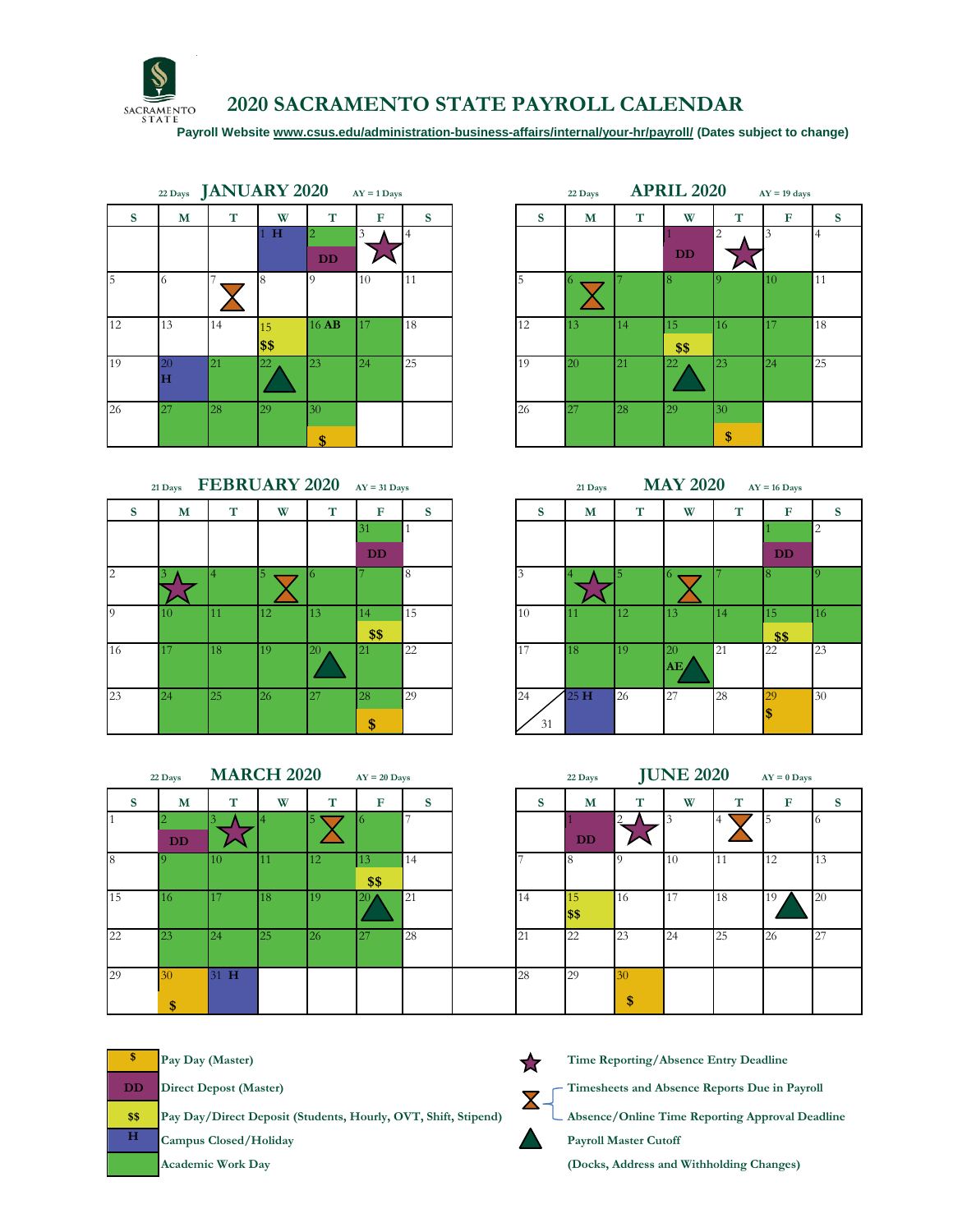

## **2020 SACRAMENTO STATE PAYROLL CALENDAR**

 **[Payroll Website www.csus.edu/administration-business-affairs/internal/your-hr/payroll/](https://www.csus.edu/administration-business-affairs/internal/your-hr/payroll/) (Dates subject to change)**

|    | 22 Days |    | <b>JULY 2020</b> |    | $AY = 0$ days |                |    | 22 Days | <b>OCTOBER 2020</b> |           |            | $AY = 22$ days |    |
|----|---------|----|------------------|----|---------------|----------------|----|---------|---------------------|-----------|------------|----------------|----|
| S  | M       | T  | W                | T  | F             | S              | S  | M       | T                   | W         | T          | F              |    |
|    |         |    | <b>DD</b>        | 2  | H             | $\overline{4}$ |    |         |                     |           | DD         |                | 3  |
| 5  |         |    |                  |    | 10            | 11             |    |         | 6                   |           |            |                |    |
| 12 | 13      | 14 | 15<br>\$\$       | 16 | 17            | 18             | 11 | 12      | 13                  | 14        | 15<br>\$\$ | 16             |    |
| 19 | 20      | 21 | 22               | 23 | 24            | 25             | 18 | 19      | <b>20</b>           | 21        | 22         | 23             | 24 |
| 26 | 27      | 28 | 29               | 30 |               |                | 25 | 26      | 27                  | <b>28</b> | 29         | 30             | 31 |
|    |         | S  |                  | \$ |               |                |    |         |                     |           |            | \$             |    |

|                | 22 Days |    | <b>AUGUST 2020</b> | <b>NOVEMBER 2</b><br>22 Days |            |    |    |    |    |          |                   |  |
|----------------|---------|----|--------------------|------------------------------|------------|----|----|----|----|----------|-------------------|--|
| S              | M       | T  | W                  | T                            | F          | S  | S  | M  | T  | W        |                   |  |
|                |         |    |                    |                              | 31         |    |    |    |    | 4        | $\overline{5}$    |  |
|                |         |    |                    |                              | <b>DD</b>  |    |    | DD |    |          |                   |  |
| $\overline{2}$ | 3       | 4  | 5                  | 6                            |            | 8  | 8  |    | 10 | 11<br>lН | 12                |  |
| 9              | 10      | 11 | 12                 | 13                           | 14<br>\$\$ | 15 | 15 | 16 | 17 | 18       | 19                |  |
| 16             | 17      | 18 | $AB$ 20<br>19      |                              | 21         | 22 | 22 | 23 | 24 | 25       | 26<br>$\mathbf H$ |  |
| 23             | 24      | 25 | 26                 | 27                           | 28         | 29 | 29 | 30 | \$ |          |                   |  |
| 30             | 31      |    |                    |                              |            |    |    |    |    |          |                   |  |
|                | \$      |    |                    |                              |            |    |    |    |    |          |                   |  |

|              | 22 Days SEPTEMBER 2020 AY = 25 days |            |          |    |                 |    |
|--------------|-------------------------------------|------------|----------|----|-----------------|----|
| <sub>S</sub> | M                                   | T          | W        | T  | F               | S  |
|              |                                     | <b>DD</b>  |          |    |                 | 5  |
|              | $\bf H$                             |            |          | 10 | 11              | 12 |
| 13           | 14                                  | 15<br>\$\$ | 16       | 17 | 18 <sup>2</sup> | 19 |
| 20           | 21                                  | 22         | 23       | 24 | <b>25</b>       | 26 |
| 27           | 28                                  | 29         | 30<br>\$ |    |                 |    |
|              |                                     |            |          |    |                 |    |

**\$\$ Pay Day/Direct Deposit (Students, Hourly, OVT, Shift, Stipend) Absence/Online Time Reporting Approval Deadline**

**Academic Work Day**

**22 Days JULY 2020 AY = 0 days 22 Days OCTOBER 2020 AY = 22 days S M T W T F S S M T W T F S** 4 1  $2 \wedge 3$  $\mathcal{M}% _{M_{1},M_{2}}^{\alpha,\beta}(\varepsilon)$ **DD** 16 17 18 11 12 13 14 15 16 17 **\$\$** 29 **30 1 25 26 27 28 29 30 31 \$**

**22 Days 2020 AY = 0 Days 22 Days NOVEMBER 2020 AY = 19 Days** 

| S | M  | T  | W             | T  | F         | <sup>S</sup> | S  | M              | T  | W  | T  | $\mathbf F$ | <sub>S</sub>   |
|---|----|----|---------------|----|-----------|--------------|----|----------------|----|----|----|-------------|----------------|
|   |    |    |               |    | 31        |              |    | $\overline{2}$ |    |    | 5  | 6.          | $\overline{7}$ |
|   |    |    |               |    | <b>DD</b> |              |    | DD             |    |    |    |             |                |
|   | 3  | 4  | 15            | 6  | 7         | 8            | 8  | $\Omega$       | 10 | 11 | 12 | 13          | 14             |
|   |    |    |               |    |           |              |    |                |    | H  |    | \$\$        |                |
|   | 10 | 11 | 12            | 13 | 14        | 15           | 15 | 16             | 17 | 18 | 19 | 20          | 21             |
|   |    |    |               |    | \$        |              |    |                |    |    |    |             |                |
|   | 17 | 18 | 19<br>$AB$ 20 |    | 21        | 22           | 22 | 23             | 24 | 25 | 26 | 27          | 28             |
|   |    |    |               |    |           |              |    |                |    |    | н  |             |                |
|   | 24 | 25 | 26            | 27 | 28        | 29           | 29 | 30             |    |    |    |             |                |
|   |    |    |               |    |           |              |    |                | \$ |    |    |             |                |
|   | 31 |    |               |    |           |              |    |                |    |    |    |             |                |
|   | \$ |    |               |    |           |              |    |                |    |    |    |             |                |



**\$ Pay Day (Master) Time Reporting/Absence Entry Deadline DD** Direct Depost (Master)<br> **R D Direct Deposit (Students Haugh: OVT, Shift Stipped)**<br> **R Absence (Opline Time Benerity Append)** Deed **H Campus Closed/Holiday Payroll Master Cutoff (Docks, Address, and Tax Changes)**